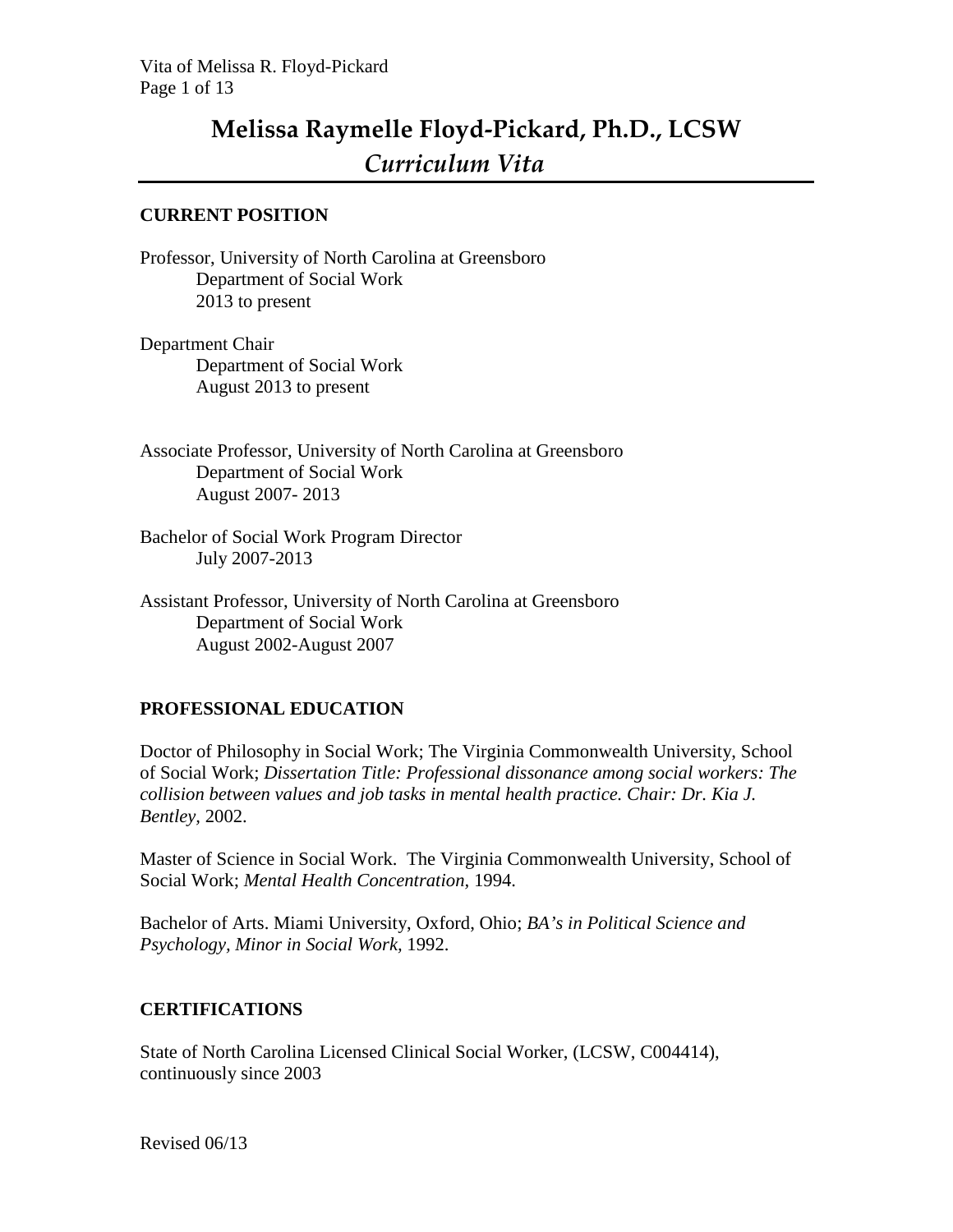Vita of Melissa R. Floyd-Pickard Page 2 of 13

State of Virginia Licensed Clinical Social Worker 1997-2003

### **ACADEMIC TEACHING EXPERIENCE**

| 2007 to present | Associate Professor (Tenured) of Social Work, University<br>of North Carolina at Greensboro, Department of Social<br>Work    |
|-----------------|------------------------------------------------------------------------------------------------------------------------------|
| 2002 to 2007    | Assistant Professor of Social Work,<br>University of North Carolina at Greensboro,<br>Department of Social Work              |
| 1997-2001       | Adjunct Professor of Social Work, Virginia<br>Commonwealth University School of Social Work<br>Richmond, Virginia; BSW & MSW |

#### **PUBLICATIONS**

#### **Books**

**Floyd, M.R.** (2012). *Social work practice workbook: Experience in action.*  Kendall Hunt Publishing.

#### Articles Published in Refereed Publications

- 1. **Floyd, M. R.** & Cook, S. W. (2013). Value Identification as the Basis for a Program Evaluation. *Journal of Values and Ethics in Social Work 10* (1)*. Online Journal copyright ASWB.*
- 2. **Floyd, M. R.** (in press). Involuntary mental health treatment: The mental health consumer as expert. *Journal of Progressive Human Services.*
- 3. Floyd, M. F. (in press). Professional dissonance. *Entry in Encyclopedia of Immigrant Health, Sana Loue & Martha Sajatovic, Eds.,* Springer, NY: NY.
- 4. **Floyd, M. R.,** & Gruber, K. J. (2011). Student perceptions of challenging family problems: Building bridges to acceptance. *Journal of Teaching in Social Work, 31,* 65-78.
- 5. **Floyd, M.R.**, & Rhodes, D. (2011). Unforeseen implications of regulation in clinical practice. *Clinical Social Work Practice, 39*, 308-314).
- 6. **Floyd, M.R.**, Scheyett, A., & Vaughn, J. (2010). Experiences of consumers with mental illness in the jails of North Carolina: Lessons for policy change. *Journal of Policy Practice, 9*(1), 54-64.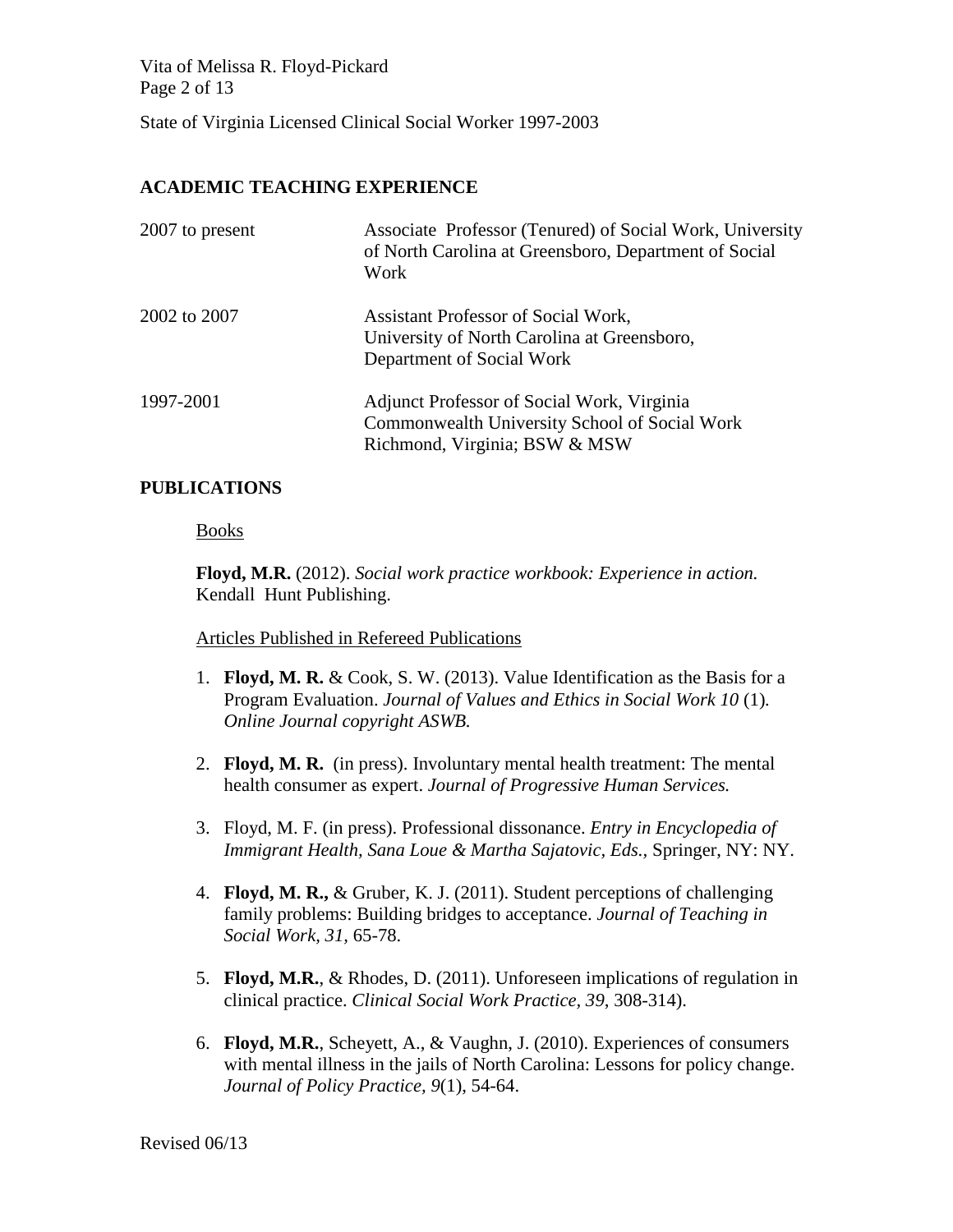- 7. Owen, J. & **Floyd, M. R.** (2010). Negotiated coercion. *Journal of Ethics and Social Welfare, 4(3)*, 297-300. *UK peer reviewed journal. \* International\**
- 8. **Taylor, M. F.** & Lorenzo-Schibley, J. (2010). Evaluation partnerships between the university and local agencies: The Clubhouse as example. *Social Work in Mental Health, (8)*2, 134-139.
- 9. Scheyett, A., Vaughn, J., & **Taylor , M.F.** (2009). Screening and access to services for individuals with serious mental illnesses in jails. *Community Mental Health, 45*(6), 439-446.
- 10. Scheyett, A., Vaughn, J., **Taylor, M.F.,** Paris H. S. & Helm, D. (2009). Screening for intellectual and developmental disabilities in jails: Are we there yet? *Journal of Intellectual and Developmental Disabilities, 47*(1), 13- 23.
- 11. Taylor, M.F. (2007). Professional dissonance: An important concept for clinical social work. *Smith College Studies in Social Work, 77*(1), 89-100.
- 11. Gruber, K.J. & **Taylor, M. F.** (2006**)**. A family perspective for substance abuse: A critical review of the literature. *Social Work Practice in the Addictions, 6,*1/2, 1-29.
- 12. Nsonwu, M. B., & **Taylor, M. F.** (2006) Operationalizing diversity issues in lead safety education. *Journal of Immigrant and Refugee Services, 4*(3), 115- 119.
- 13. **Taylor, M. F.** (2006). Is self-determination still important? What seasoned social workers are saying. *Journal of Social Work Values and Ethics, 3*(1), online*.*
- 14. **Taylor, M. F.** & Bentley, K .J. (2005). Professional dissonance among social workers: The collision between values and job tasks in mental health practice. *Community Mental Health Journal, 41*(4), 469-480*.*
- 15. **Taylor, M. F.** (2005). Social workers and involuntary treatment in mental health. *Advances in Social Work, 6*(2), 241-252.
- 16. **Taylor, M. F.** & Bentley, K. J. (2004). Changing conceptualizations of mental health and mental illness: Implications for "brain disease" and "behavioral health" for social work. *Social Work in Mental Health, 2*(4), 1-16.
- 17. Walsh, J., Farmer, R., **Taylor, M. F.,** & Bentley, K .J. (2003). Ethical dilemmas about psychiatric medication: Results of a national study of practicing social workers. *Social Work in Mental Health, 1*(4), 91-105*.*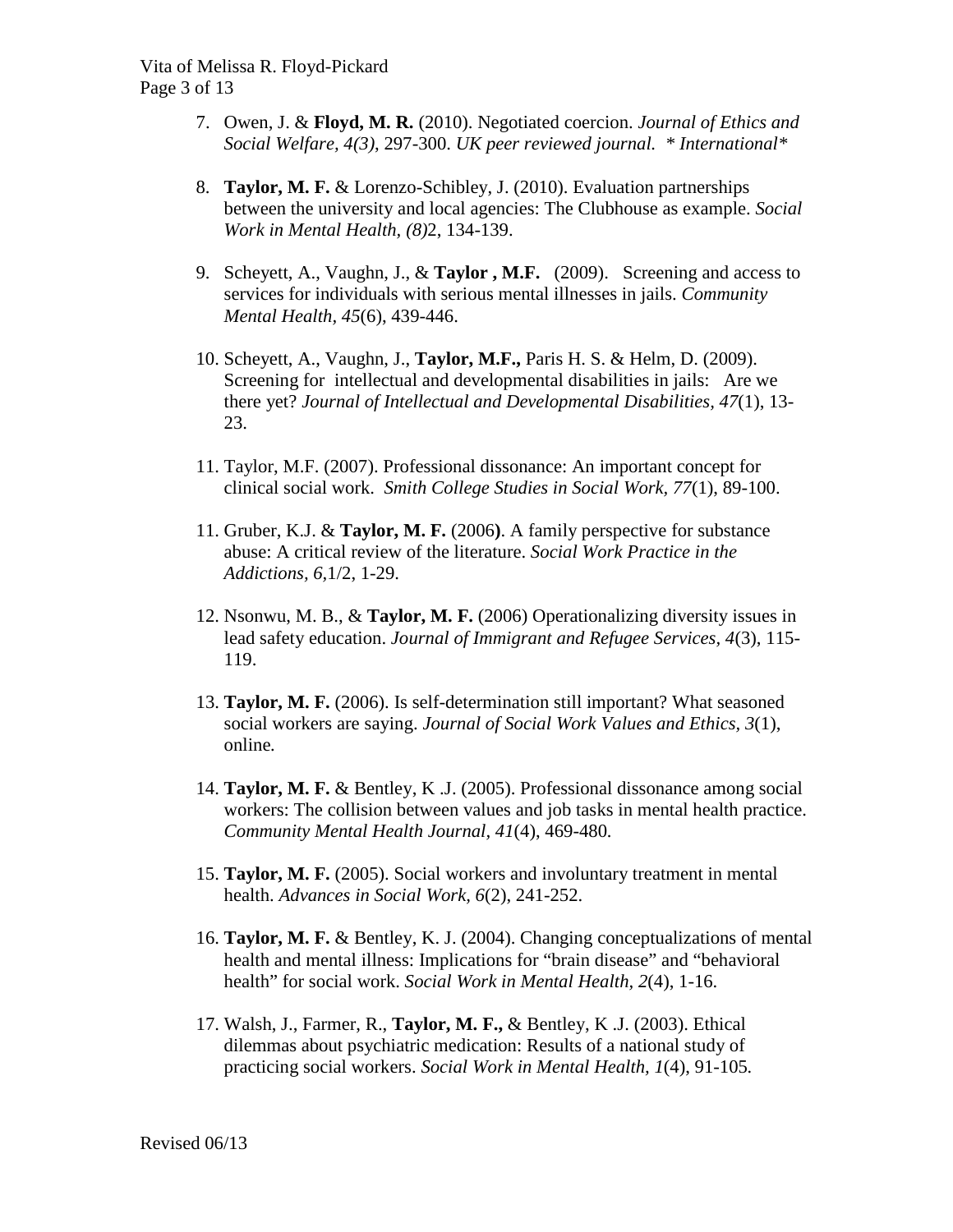#### Book Chapters

- 1. Floyd, M. R. (2013). *Involuntary Treatment.* Encyclopedia entry in Michael Shally-Jensen, *Mental Health Care Issues in America: An Encyclopedia—(E-Book).*
- 2. **Floyd, M. R.** (**2012**). *Case 3.1: Issues of choice and coercion: Working in a psychiatric hospital in the USA* (pp. 77-79). Banks and Nohr's *Practising Social Work Ethics Around the World: Cases and Commentaries* and Floyd, M. R. **(2012). Commentary on:** *Vicious Cycle.* **(**pp. 176-178). Published in Banks and Nohr's Practising Social Work Ethics Around the World: Cases and Commentaries. London: Taylor & Routledge. \**International\**
- 3. Bentley, K.J., Walsh, J., Boyd, S., & **Taylor, M.F.** (2007). Schizophrenia. In B. Thyer and J. Wodarski (Eds.), Social Work in Mental Health: An Evidence-Based Approach (pp. 251-286). Hoboken, NJ: John Wiley and Sons.
- 4. Gruber, K. J. & **Taylor, M. F.** (2006). A family perspective for substance abuse: Implications from the literature. In S. L. Straussner and C. H. Fewell (Eds.), *Impact of Substance Abuse on Children and Families: Research and Practice Implications,* Haworth Press*.* NOTE: This chapter also simultaneously published as an article listed above.
- 5. **Taylor, M. F**. (2006). Putting values into practice: Involuntary interventions and Mental Health Social Work. In J. Rosenberg and S. Rosenberg, (Eds.), *Community Mental Health: Challenges for the 21<sup>st</sup> Century.* (pp. 73-82). NY, NY: Routledge.
- 6. Walsh, J., Farmer, R., **Taylor, M. F.,** & Bentley, K .J. (2003). Ethical dilemmas about psychiatric medication: Results of a national study of practicing social workers. In K. J. Bentley, (Ed.), *Psychiatric Medication Issues for Social Workers, Counselors, and Psychologists.* (pp. 91-105). Haworth Press. NOTE: This chapter also simultaneously published as an article listed above.
- 7. Bentley, K. J., & **Taylor, M. F.** (2002). Is outpatient commitment a step forward for mental health clients? In H. J. Karger & J. Midgeley (Eds.), *Controversial issues in social policy, (2nd Ed.).* (pp. 187-199). Boston: Allyn and Bacon.
- 8. Bentley, K. J. & Taylor, M. F. (2002). A vision of excellence for social work practice in contemporary mental health settings. In K. J. Bentley (Ed.) Social work practice in mental health: Contemporary roles, tasks and techniques. (pp. 1-17). Pacific Grove, CA: Brooks/Cole-Wadsworth.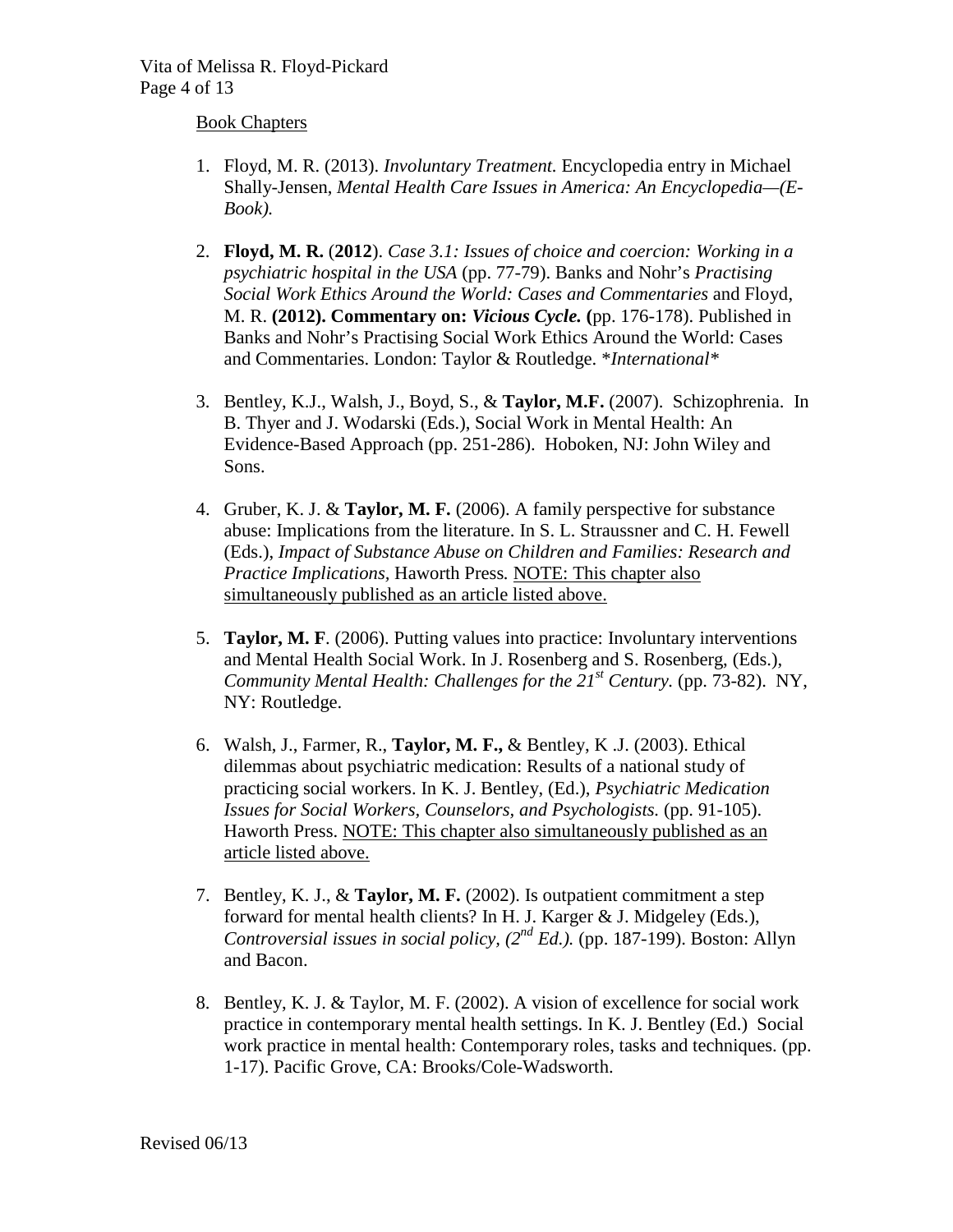#### **Other Publications**

- 1. Floyd, M. R. (in press). A review of Malcolm Payne, 2011 *Humanitarian social work. Ethics and Social Welfare. \*International\**
- 2. **Floyd, M. R.,** (in press). A review of Phil Barker, 2011, *Mental health ethics: the human context. Ethics and Social Welfare. \*International\**
- 3. **Floyd, M. R..** (2010). A review of Derek Clifford and Beverley Burke, 2009**,**  *Anti-oppressive ethics and values in social work. Ethics and Social Welfare 4*(3), 314. *\*International\**
- 4. **Taylor, M. F.** (2008). A review of Jill Florence Lackey, 2006, *Accountability in Social Services: The Culture of the Paper Program. Ethics and Social Welfare. \*International\**
- 5. **Taylor, M. F.** (2008). A review of Audrey Leathard and Susan McLaren (Eds)*,* 2007, *Ethics: Contemporary challenges in health and social care. Ethics and Social Welfare*. *\*International\**
- 6. **Taylor, M. F.** (2007). A review of R. Hugman's (2005), *New Approaches in Ethics for the Caring Professions. Ethics and Social Welfare. \*International\**
- 7. **Taylor, M. F.** (2004). Book Review of Lauren Slater's, *Love works like this: Moving from one kind of love to another. Community Mental Health Journal, 40*(3), 275-276.
- 8. CONTRIBUTOR: Case Study *Fried Chicken and Warts* for J. Walsh's (2003) *Endings in Clinical Practice: Effective Closure in Diverse Settings*, pp. 190- 191. Lyceum Books: Chicago, IL.

#### Technical Reports

- 1. Lindsey, E. W., **Floyd, M. F**. & Dunlap, K. (2012). *CSWE Self-Study for Reaffirmation of the Undergraduate Social Work Program at the University of North Carolina, Greensboro.*
- 2. Lindsey, E. W., Claes, J. A., & **Taylor, M. F.** (2009). *Five Year Departmental Review for Social Work UNCG.*
- 3. **Taylor, M. F. (**August, 2008). *United Way of Greater Greensboro Thriving at Three Program Evaluation Final Report.* Greensboro, NC: United Way of Greater Greensboro.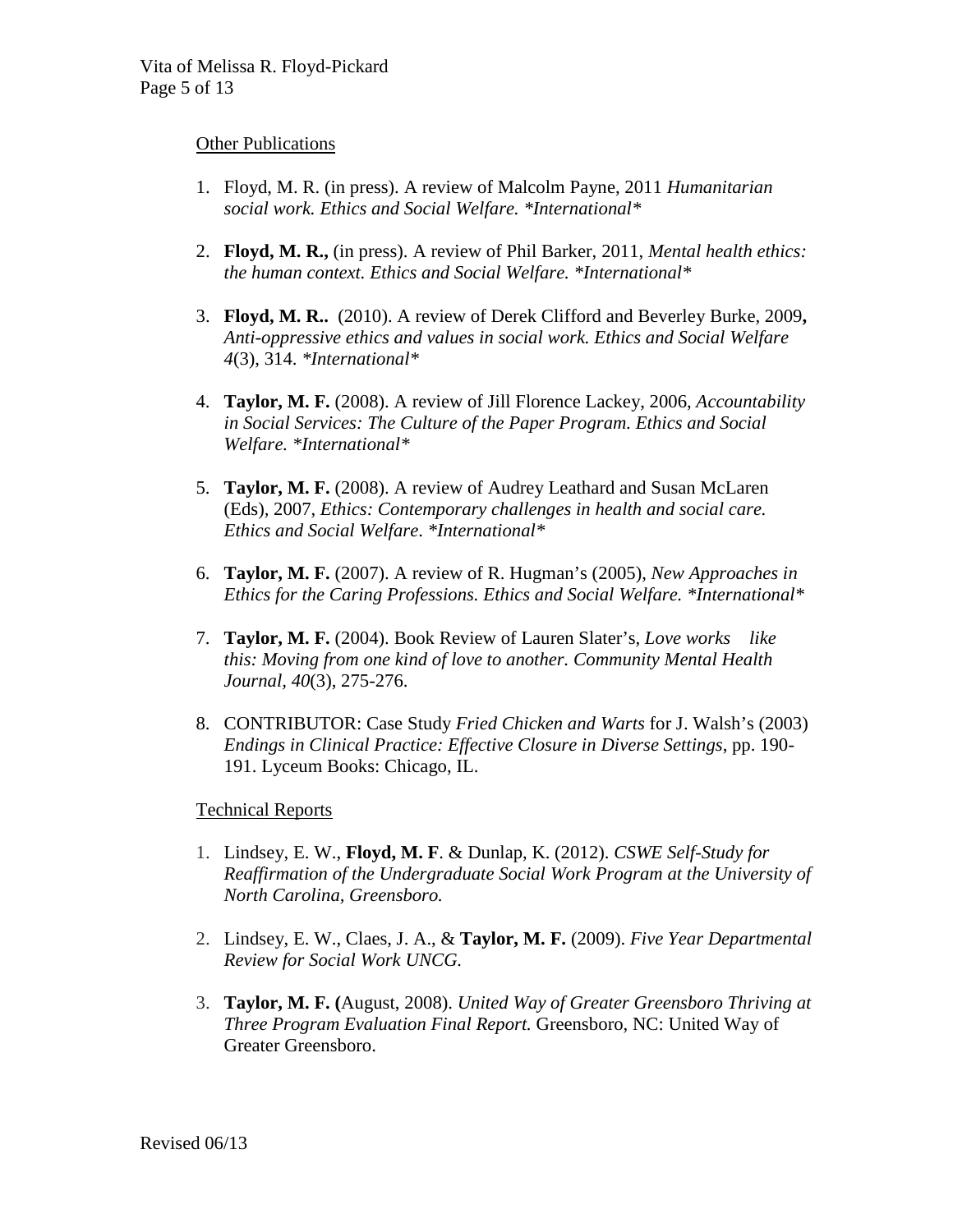- 4. **Taylor, M. F.** (June, 2007). *Experiences of Consumers with Mental Illness and Developmental Disabilities and their Collaterals in the Jails of North Carolina.* Raleigh, NC: NC Governor's Advocacy Council for Person's with Disabilities.
- 5. **Taylor, M. F.** (May, 2007). *Crisis Intervention Team Program Outcomes for 2005-2006: The First Year's Data.* Raleigh, NC: Wake County LME.
- 6. **Taylor, M. F.** (April, 2007). *Club Horizon: Personnel Interview Report.* Knightsdale, NC: Club Horizon.
- 7. **Taylor, M. F.** (December, 2006). *Sanctuary House: Personnel Interview Report.* Greensboro, NC: Sanctuary House, Inc.
- 8. **Taylor, M. F**. (March, 2006) *Alamance Jail Diversion Program Needs Assessment.* Alamance County, NC: Alamance LME.
- 9. **Taylor, M. F.** (January, 2004). *Customer Satisfaction at Sanctuary House.*  Greensboro, NC: Sanctuary House, Inc.

Articles in Development

- 1. Floyd & Rhodes. Fostering a supervisory relationship that allows for mistakes.
- 2. Floyd. "No one will do therapy with him." A case study.
- 3. Floyd, Long, & Owen. Consumer views on the utility of talk therapy with consumers with serious mentally illness.
- 4. Floyd, M. R. Art and insanity: A new course.
- 5. Rhodes, D., Floyd, M. R. & Are Radical Social Work and Clinical Social Work Compatible?
- 6. Yates, C. J. , & Floyd, M. R. Cosmetic dental restoration and maintenance of sobriety
- 7. Floyd, M. R. Cook, S.W., & Carter, K. Lessons from a 30+ year joint field program between demographically different universities.
- 8. Cook, S.W., & Floyd, M. R. Curriculum Article.
- 9. Poole, K. J., & Floyd, M.F. Understanding sensory barriers for students working with geriatric clients.

## **JURIED STATE, NATIONAL, AND INTERNATIONAL PRESENTATIONS**

- 1. Hash, K., Tower, L., Poole, K.J., Moore, C., Rogers, A., & **Floyd, M. R.** (2013). Lessons from BEL Projects at Four Universities. BPD Annual Program Meeting: Myrtle Beach, SC.
- 2. **Floyd, M.R**. & Rhodes, D. (July, 2012). Protecting authenticity while still protecting your practice. NASW NC Summer Institute: Wilmington, NC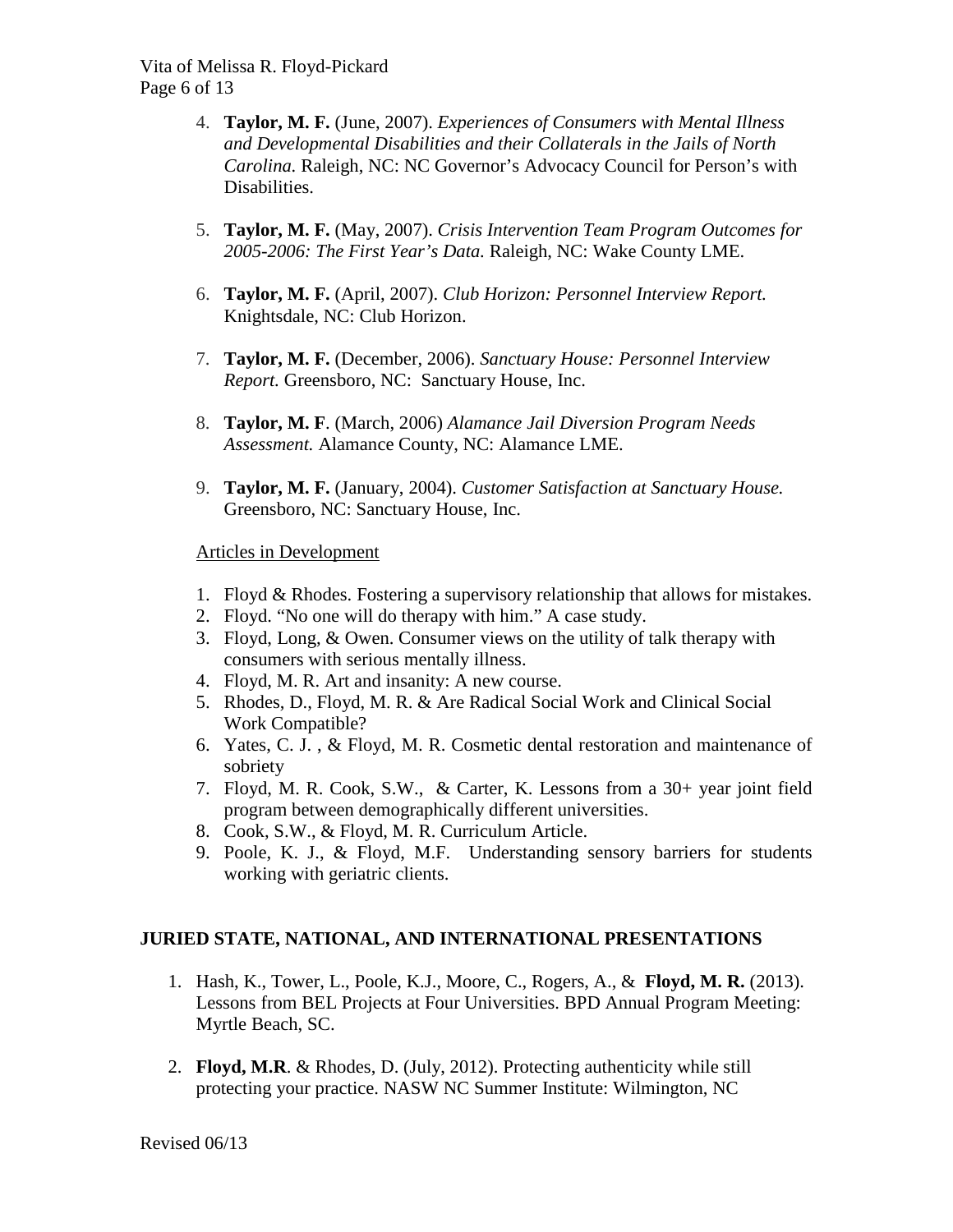- 3. **Floyd, M.R**. & Rhodes, D. (July, 2011). Fostering a supervisory relationship that allows for mistakes. NASW NC Summer Institute: Wilmington, NC.
- 4. **Floyd, M. R..** & Rhodes, D. (November, 2010). Keynote: Protecting an authentic understanding of ethics in an age of litigation. NASW NC Fall Conference: Asheville, NC.
- 5. Scheyett, A., Vaughan, J. & **Taylor, M. F**. (January, 2007). Mental health screenings in NC jails. 2007 Society for Social Work Research, Washington, DC.
- 6. Nsonwu, M. B., & **Taylor, M. F.** (September, 2006). *Providing a culturally competent lead safety education program for refugees and immigrants*, 2006 Refugee and Immigrant Conference*,* Chicago, Illinois.
- 7. **Taylor, M. F.** (September, 2006). *A family perspective on substance abuse*. Guilford County Substance Abuse Coalition, 4<sup>th</sup> Annual Symposium, Greensboro, North Carolina.
- 8. **Taylor, M. F.** (2006). *Is self-determination still important? What seasoned social workers are saying*. Paper presented at the Annual Program Meeting of the Council on Social Work Education, Chicago, Illinois.
- 9. **Taylor, M. F.,** & Gruber, Kenneth J. (2005). *Increasing family focus in substance abuse research.* Guilford County Substance Abuse Coalition, 3rd Annual Symposium, Greensboro, North Carolina.
- 10. **Taylor, M. F.** (2004). *Social workers and involuntary treatment.* Poster presented at the 8<sup>th</sup> Annual Conference for the Society of Social Work and Research, New Orleans, Louisiana.
- 11. **Taylor, M. F., &** Lorenzo-Schibley, J. (2003). *Establishing an outcome indicator protocol for a new clubhouse.* Paper presented at the Annual Conference of the International Association of Psychosocial Rehabilitation Services, Atlanta, GA.
- 12. **Taylor, M. F.** (2003). Dialogue and Debate of Slater's, *Love works like this: Moving from one kind of love to another.* Led session for The First National Internet Conference on Social Work and Psychopharmacology.
- 13. **Taylor, M. F.** & Bentley, K. J. (2003). *Professional dissonance among social workers: The collision between values and job tasks in mental health practice.* Paper presented at the 7<sup>th</sup> Annual Conference of the Society for Social Work and Research, Washington, D. C.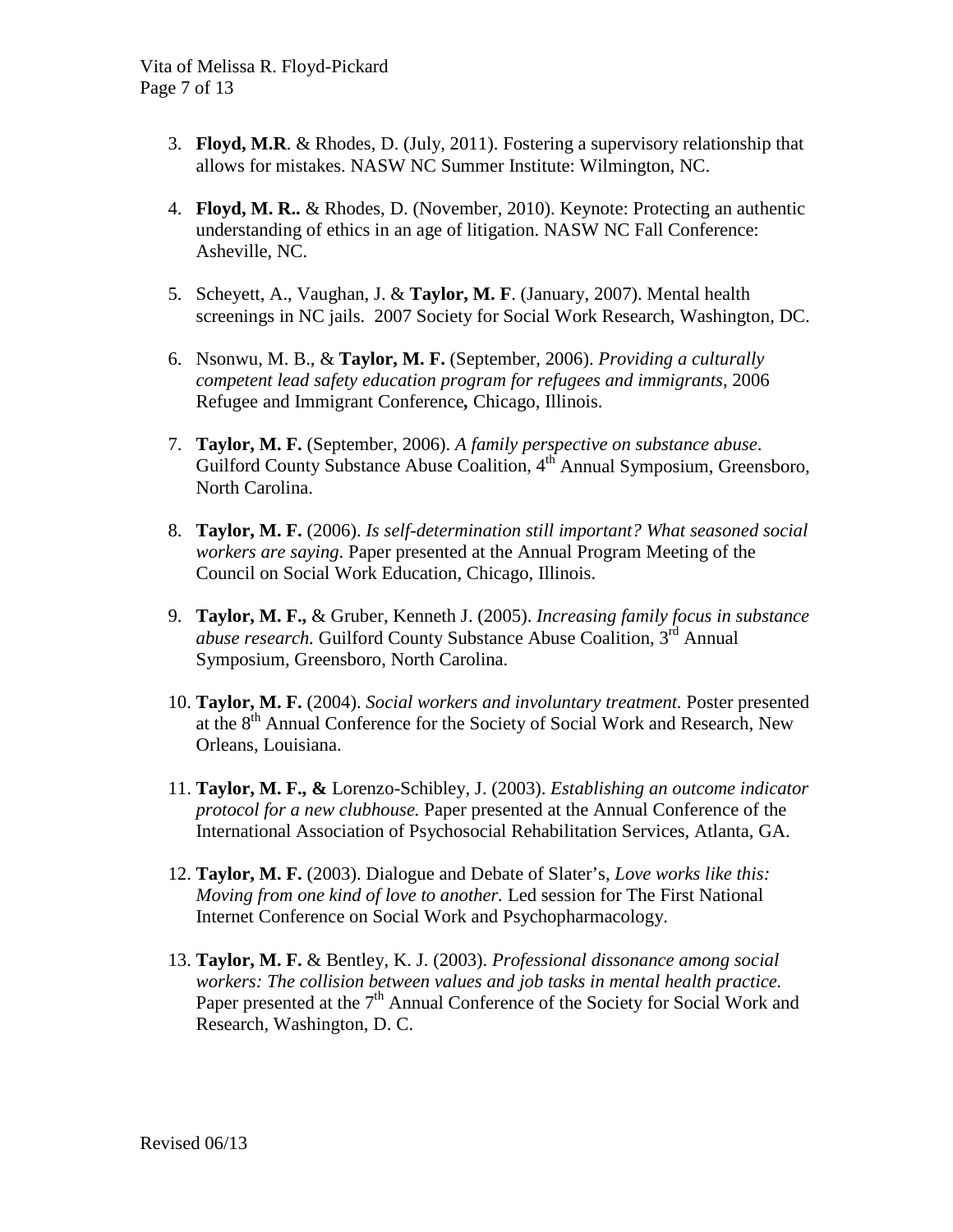Vita of Melissa R. Floyd-Pickard Page 8 of 13

> 14. **Taylor, M. F.** & Bentley, K. J. (2000). *Changing conceptualizations of mental health and mental illness: Implications for social work education in the 21st century.* Paper presented at the 46<sup>th</sup> Annual Program Meeting of the Council on Social Work Education, New York City, NY.

# **EXTERNALLY FUNDED GRANTS, CONTRACTS, AND PROPOSALS**

## **Key: BOLD = funded,** *italics = not funded*

| 7/2008-6/2010   | <b>Council on Social Work Education (CSWE) Gero-Ed Center,</b><br>fully funded \$7500 by Hartford Foundation, BSW Experiential<br><b>Learning Program.</b>                                                                                                              |
|-----------------|-------------------------------------------------------------------------------------------------------------------------------------------------------------------------------------------------------------------------------------------------------------------------|
| 4/2008          | FIPSE Transparc II Atlantis Program, subcontract with University<br>of Maine and three European Union Universities, \$8000, (not<br>funded).                                                                                                                            |
| 11/2005-11/2006 | <b>North Carolina Governor's Advocacy Council for Person's</b><br>with Disabilities, fully funded \$38,985<br>A Study Of The Experiences Of Persons With A Mental Illness<br>Or Developmental Disability And Their Collaterals In The Jails<br><b>Of North Carolina</b> |
| 12/2005         | Proposal to Evaluate Wake County's Crisis Intervention Team<br>Program, \$54,901 (not funded)                                                                                                                                                                           |
| 8/2005-5/2006   | <b>Alamance County MH/DD/SA, \$500</b><br>A Post-Booking Jail Diversion Needs Assessment of Alamance<br>County.                                                                                                                                                         |
| 3/2005          | Ittleson Foundation, \$47,821 (not funded)<br>Proposed expanding research on involuntarily treatment to a<br>national sample of consumers.                                                                                                                              |
| 11/2003-11/2004 | <b>Sanctuary House External Contract, \$1,500 Contracted for</b><br>program evaluation. Completed customer satisfaction survey<br>January 2004.                                                                                                                         |
| 11/2003         | Silberman Fund Proposal, \$17,215 (not funded) Proposed<br>expanding research on involuntarily treatment to a national<br>sample of consumers.                                                                                                                          |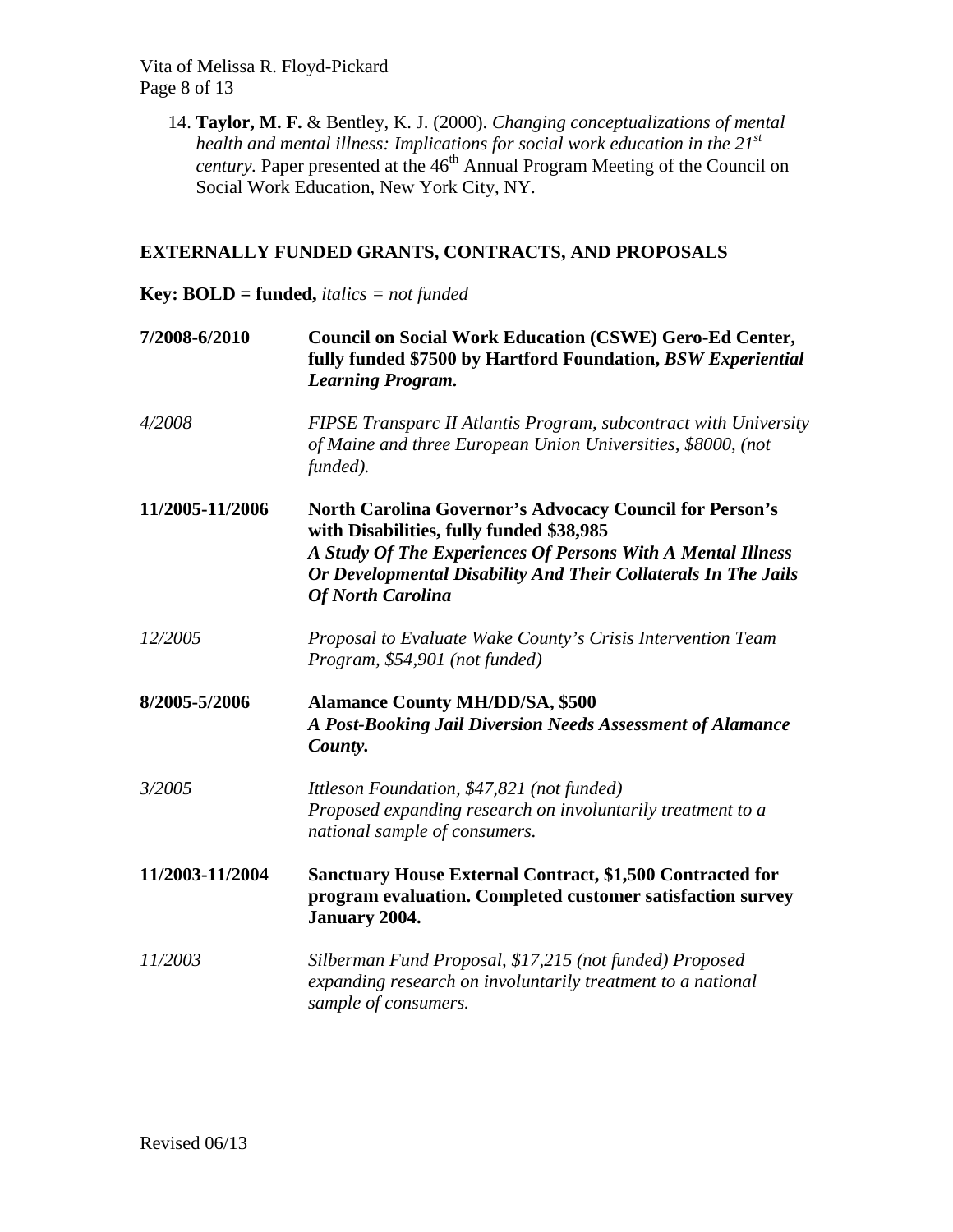Vita of Melissa R. Floyd-Pickard Page 9 of 13

### **INTERNALLY FUNDED GRANTS**

| 5/2003-8/2003 | <b>Summer Excellence Award: Involuntary Treatment</b><br>Experiences, \$4,000.                        |
|---------------|-------------------------------------------------------------------------------------------------------|
| 1/2003-5/2003 | <b>New Faculty Grant: Establishing an Outcome Indicator</b><br>Protocol for a new Clubhouse, \$3,190. |

### **DOCTORAL COMMITTEES**

- Committee Member and Content Expert for Derek Chechak, School of Social Work, Memorial University of Newfoundland, St. John's, NL, Canada *\*International\**
- Committee Member for Rosalie Parrish, Department Special Education, UNCG, *Completed January, 2009*

Committee Member for Jennifer A. Clark, Department of Curricular Instruction, UNCG,

Committee Member for Troy Martin, Department of Educational Leadership and Cultural Studies, UNCG

#### **COMMUNITY AND PROFESSIONAL SERVICE**

| 2001-Present     | <b>Clinical Supervisor of LCSW-A social workers for Licensure</b><br>(7 clinicians)                                                                                                                                                                  |
|------------------|------------------------------------------------------------------------------------------------------------------------------------------------------------------------------------------------------------------------------------------------------|
| 2002-2013        | <b>Sanctuary House, Greensboro, North Carolina</b><br>Work with staff and members to implement an outcome indicator<br>protocol to aid with quality assessment. Supported grant-writing<br>activities. Appointed as Board Member December 2005-2006. |
| 2013 April       | <b>Invited Training:</b> Ethics and social work practice with Dr. Sharon<br>Cook, NCA&T & UNCG Field Celebration                                                                                                                                     |
| 2012             | <b>Reviewer:</b> Clinical Social Work Journal                                                                                                                                                                                                        |
| <b>2011 June</b> | <b>Invited Training:</b> The Healthy, Ethical, Healing, Helping<br><i>Relationship</i> Family Services of the Piedmont, Greensboro, NC.                                                                                                              |
| 2010 April       | <b>UNCG Professional Development Symposium</b><br><b>Medication and Ethics</b>                                                                                                                                                                       |
| 2010 April       | <b>Mental Health Association of Greensboro Conference</b><br>All Dual Diagnoses are Not Created Equal                                                                                                                                                |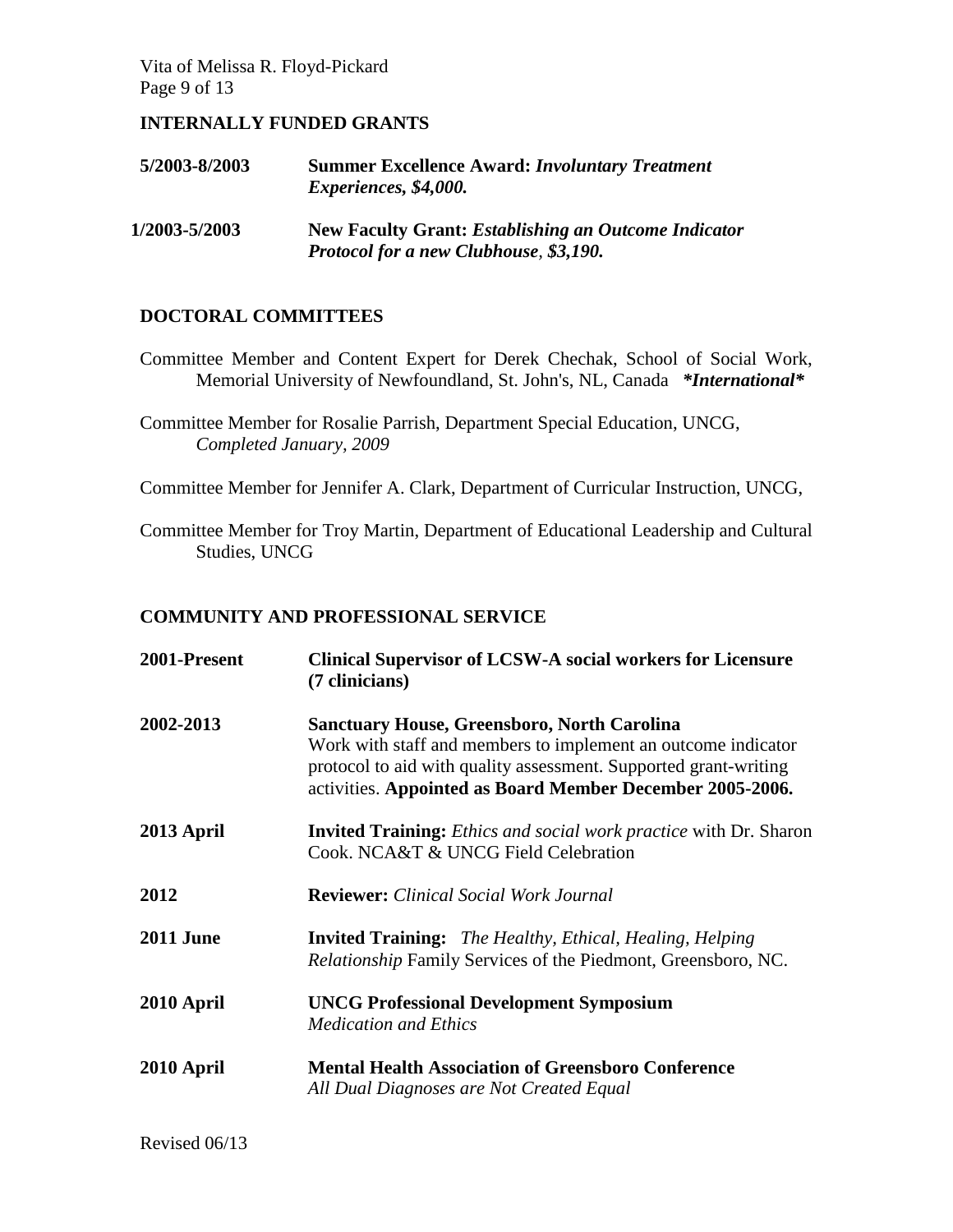Vita of Melissa R. Floyd-Pickard Page 10 of 13

| 2010 April       | <b>JMSW Alumni Annual Meeting</b><br>Ethics, with Daniel Beerman and Daniel Rhodes                                                                                                                                                                           |
|------------------|--------------------------------------------------------------------------------------------------------------------------------------------------------------------------------------------------------------------------------------------------------------|
| 2008 September   | <b>Invited Training:</b> Dual Diagnosis. Family Services of the<br>Piedmont, Greensboro, NC.                                                                                                                                                                 |
| <b>2008 June</b> | <b>Invited Training:</b> Mental status and screening for mental<br><i>illnesses</i> . Family Services of the Piedmont, Greensboro, NC.                                                                                                                       |
| <b>2008 May</b>  | <b>Speaker:</b> People with mental illness and jails. National<br>Alliance for Mentally Ill, Alamance, NC.                                                                                                                                                   |
| 2008 April       | <b>Invited Training:</b> The mentally ill inmate: Problems, solutions<br>and action planning. Annual Jail Health Update Conference for the<br>North Carolina Institute of Public Health.                                                                     |
| 2007             | Panelist: Open/NET television program about people with mental<br>illness in North Carolina jails.                                                                                                                                                           |
| 2007             | <b>Reviewer: Journal of Rural Mental Health</b>                                                                                                                                                                                                              |
| 2006-2009        | <b>Consulting Editor for Journal of Baccalaureate Social</b><br>Work.                                                                                                                                                                                        |
| 2004-2009        | <b>Council on Practice Methods and Specializations</b><br>Council on Social Work Education, national, accrediting body of<br>the social work programs. Three year term expires 2007.                                                                         |
| <b>2005 June</b> | <b>Invited Workshop:</b> Involuntary Treatment and You for North<br>Carolina Mental Health Consumers Organization, Raleigh, NC.                                                                                                                              |
| 2005 April       | <b>Training:</b> DSM-IV in the Clubhouse Setting for Sanctuary House,<br>Greensboro, NC.                                                                                                                                                                     |
| 2004             | <b>Protection and Advocacy for Persons with Mental Illness</b><br>(PAIMI) Committee, State of North Carolina<br>Branch of the Governor's Advocacy Council for Persons with<br><b>Disabilities (GACPD).</b> Resigned -8/2005 to pursue research for<br>GACPD. |
| 2002 September   | <b>Invited Presenter:</b> Social Work Ethics: Complex Issues and<br>Difficult Choices, for AHEC, Greensboro.                                                                                                                                                 |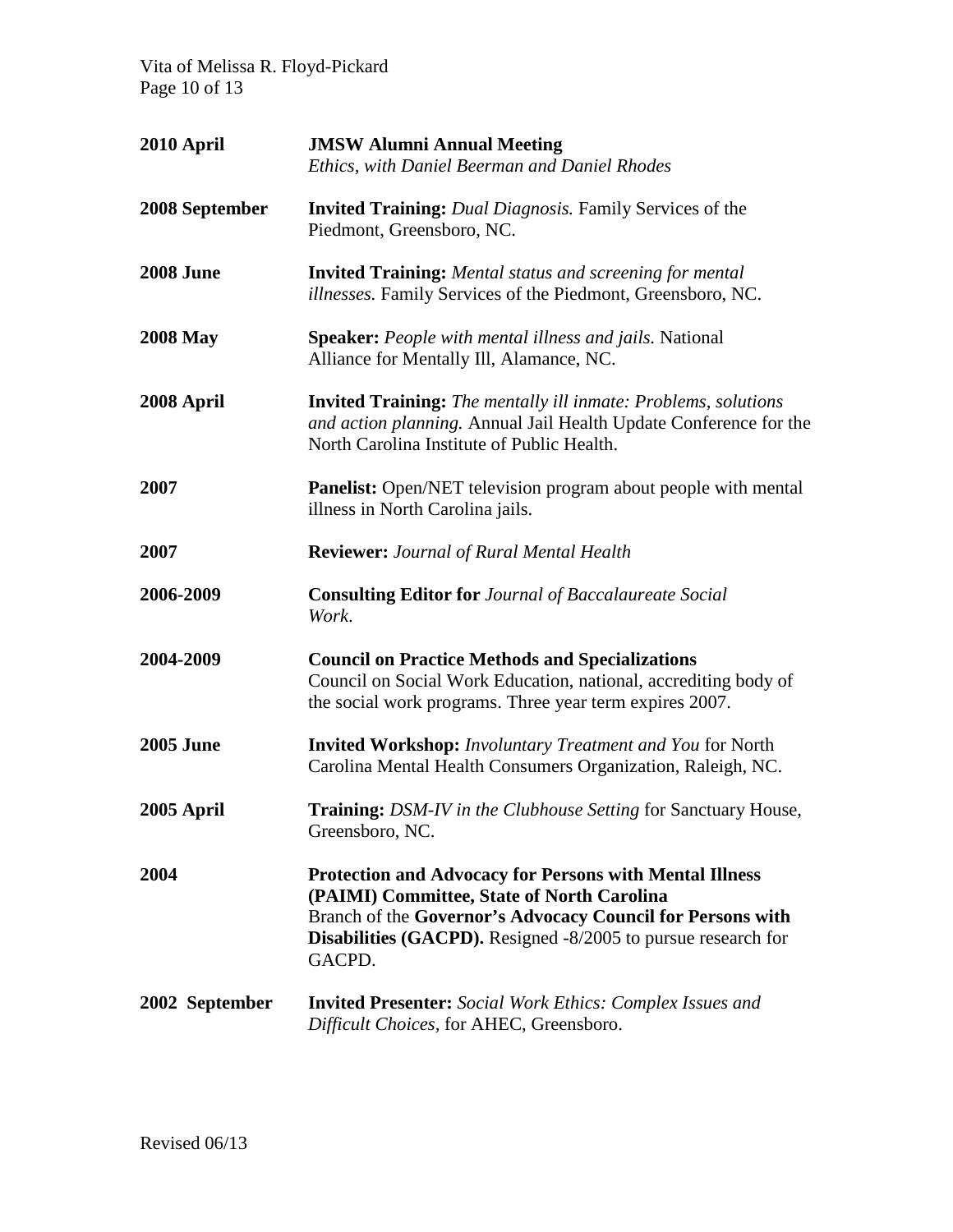Vita of Melissa R. Floyd-Pickard Page 11 of 13

# **SPECIAL AWARDS AND HONORS**

| 2008       | <b>Nominated for HES Outstanding Advisor</b>                                                          |
|------------|-------------------------------------------------------------------------------------------------------|
| 2005       | Mary Frances Stone Outstanding Teacher Award for the<br><b>School of Human Environmental Sciences</b> |
| 2005, 2008 | <b>Special Recognition for Excellence from University Marshals</b>                                    |
| 2005, 2006 | <b>Special Recognition for Extraordinary Service to Adult</b><br><b>Students</b>                      |

# **PROFESSIONAL MEMBERSHIPS**

**National Association of Social Workers**

**Social Work Baccalaureate Program Directors Association (BPD)**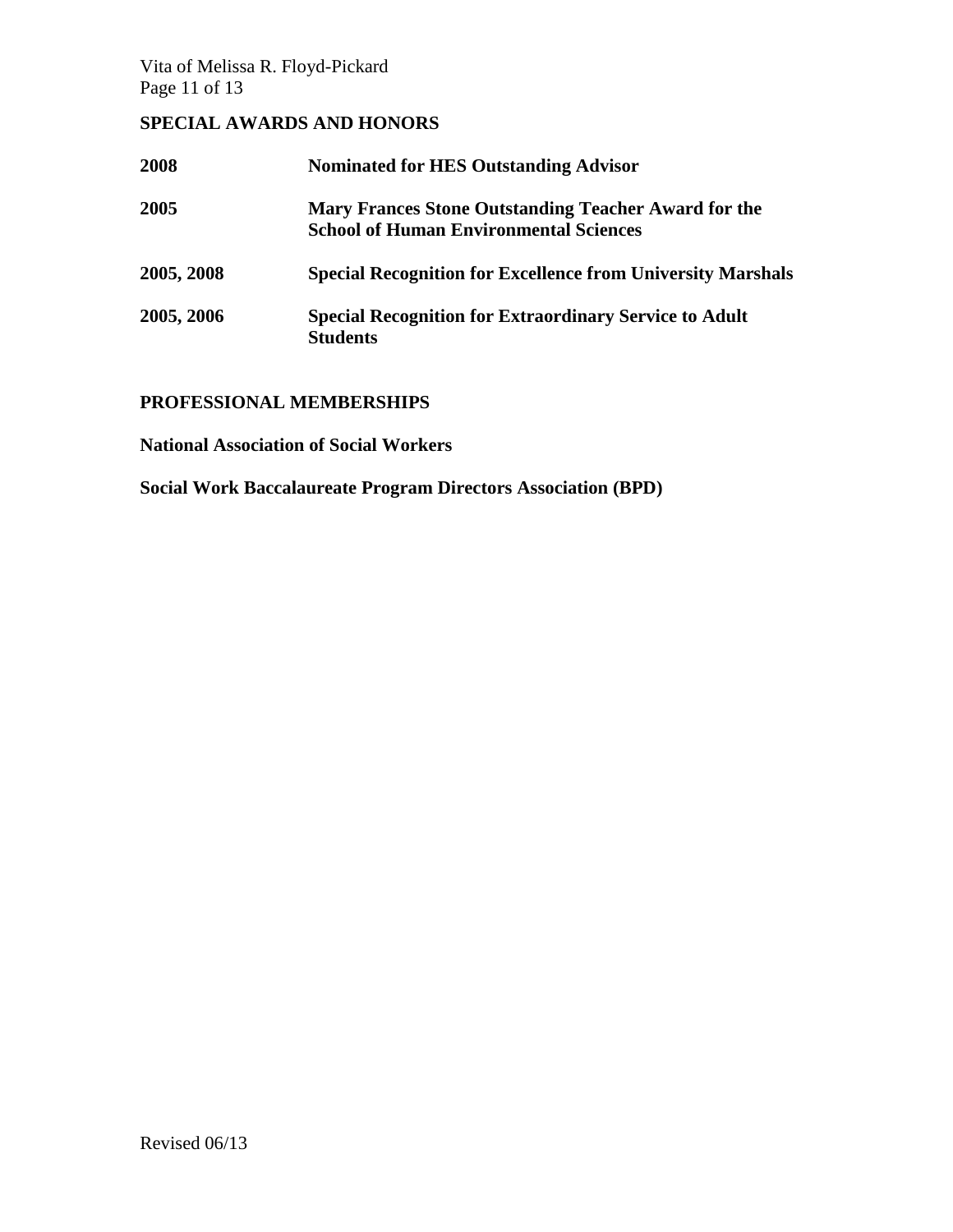Vita of Melissa R. Floyd-Pickard Page 12 of 13

# **UNIVERSITY, SCHOOL, AND DEPARTMENTAL SERVICE**

| 2007-present | <b>Undergraduate Program Director, Social Work Department</b>                                                                               |
|--------------|---------------------------------------------------------------------------------------------------------------------------------------------|
| 2004-present | <b>HHS/HES Curriculum Committee, Chair from 2009-2011</b>                                                                                   |
| 2002-present | <b>BSW Program Committee</b>                                                                                                                |
| 2011-2012    | <b>Academic Program Review Committee Member (HHS)</b>                                                                                       |
| 2010-2011    | Co-Chair UNCG/NCA & T Joint PhD Planning Committee                                                                                          |
| 2010         | <b>Search Committee Chair, Assistant Professor</b>                                                                                          |
| 2010         | <b>Search Committee Chair, Visiting A. P. Instructor</b>                                                                                    |
| 2010-2011    | <b>Student Learning Enhancement Committee (University)</b>                                                                                  |
| 2007-2010    | <b>General Education Curriculum Committee, member of By-Law</b><br><b>Sub-committee, Participant in GEC Summer Workshop Summer</b><br>2008. |
| 2005-2010    | <b>HES Teaching Excellence Awards Committee</b>                                                                                             |
| 2006-2007    | <b>Institutional Review Board Member</b>                                                                                                    |
| 2002-2005    | <b>BSW Student Organization Advisor</b>                                                                                                     |
| 2002-2007    | <b>Departmental Library Representative</b>                                                                                                  |
| 2004         | <b>University Search Committee, Director Disability Services</b>                                                                            |
| 2002-2003    | <b>Race and Gender Committee</b>                                                                                                            |